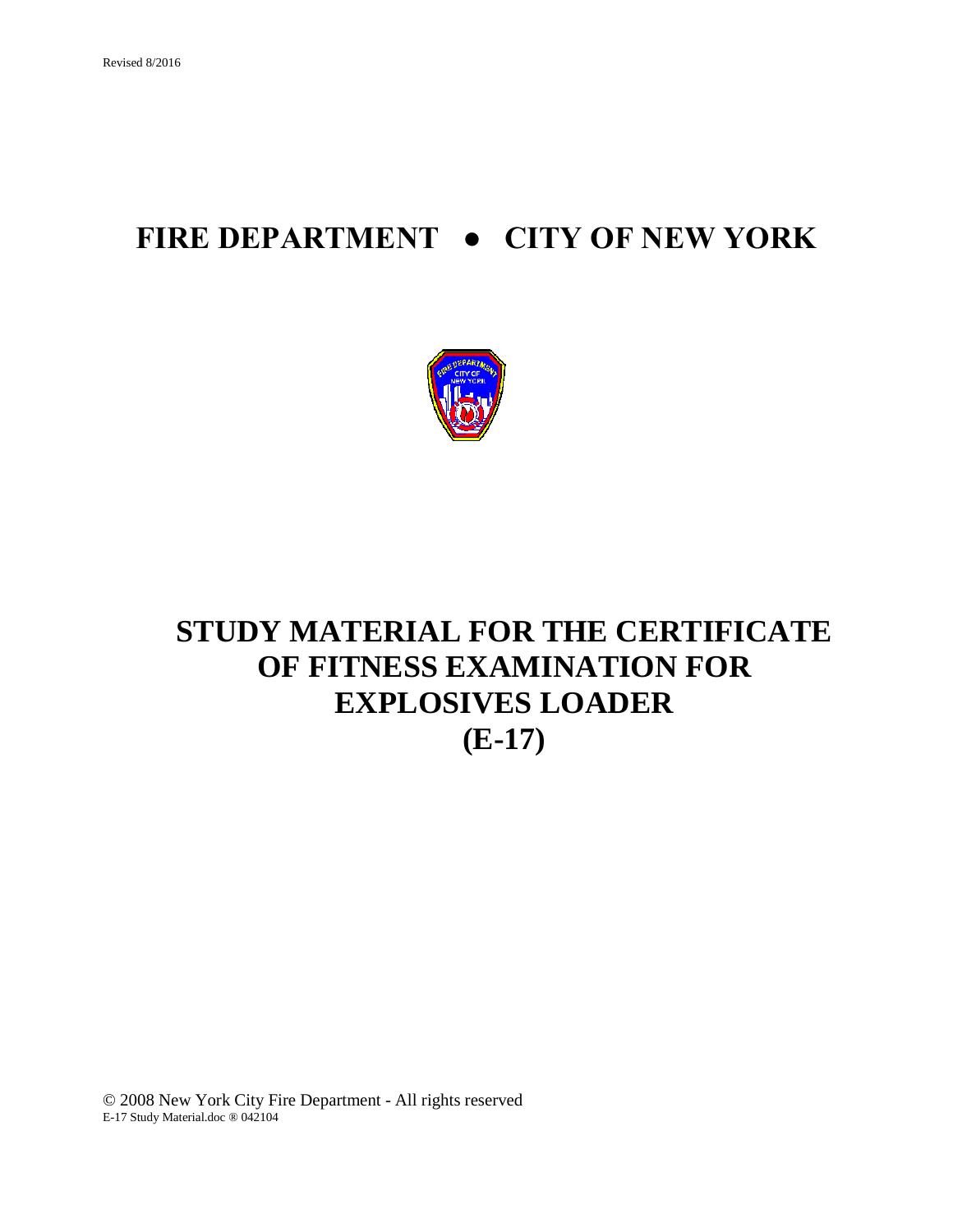# **NOTICE OF EXAMINATION**

# **TITLE: Examination for the Certificate of Fitness for Explosive Loader (E-17)**

#### **Applicants must make an appointment with the Explosive Unit at 718-999-1595 prior to arriving at 9 Metrotech, Brooklyn.**

#### **To qualify and make an appointment: paperwork must be submitted in advance to Explosives Unit: Explounit@fdny.nyc.gov**

**DATE OF TEST:** By appointment only Monday through Friday (except legal holidays) 8:00 AM to 12:00 PM.

#### **REQUIREMENTS FOR WRITTEN EXAM**

Applicants who need to take the exam must apply in person and bring the following documents:

- 1. Applicants must have a reasonable understanding of the English language.
- 2. Applicant must provide two forms of identifications; at least one form of identification must be government issued photo identification, such as a State-issued Drivers' License or Non Driver's License or a passport.
- 3. Applicants must present a letter of recommendation from a union and/or employer acceptable to the FDNY Explosives Unit. The letter must be on official letterhead, and must state the applicant's full name, experience and the address where the applicant will work. If the applicants are self-employed or the principal of the company, they must submit a notarized letter attesting to their qualifications. For more info:
	- Sample of recommendation letter:

<http://www1.nyc.gov/assets/fdny/downloads/pdf/business/cof-samplerec-letter.pdf>

• Sample of self-employed letter: <http://www1.nyc.gov/assets/fdny/downloads/pdf/business/cof-sample-selfrec-letter.pdf>

- 4. Applicants must present a completed application for certificate of fitness (A-20 Form). <http://www1.nyc.gov/assets/fdny/downloads/pdf/business/cof-application-form.pdf>
- 5. 2 Passport Size photos
- 6. Fingerprinting Fee: \$89.75 (Money Order)
- 7. Resume detailing experience
- 8. Copies of any Explosives related licenses, training courses/certificates or other Certificate of Fitness from NYC or alternate jurisdictions.
- **9.** Special requirement for the E-17:
	- a. US Citizen
	- b. Must be 18 years of age

## **APPLICATION FEE:**

Pay the **\$25** application fee in person by one of the following methods:

- Cash
- Credit card (*American Express, Discover, MasterCard, or Visa*)
- Debit card (*MasterCard or Visa*)
- Personal or company check or money order (*made payable to the New York City Fire Department)*

A convenience fee of 2.49% will be applied to all credit card payments.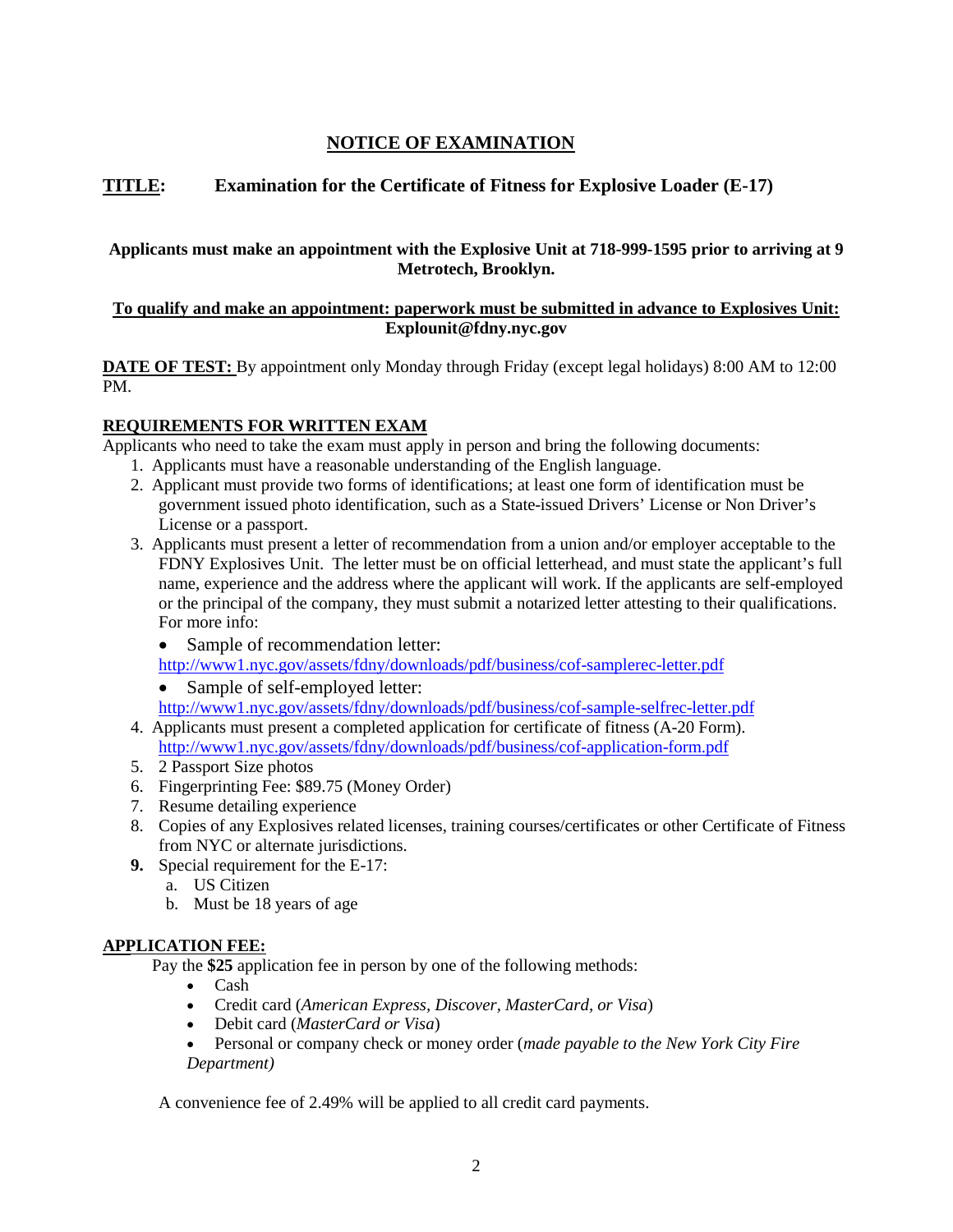## **EXAM INFORMATION**

The E-17 test will consist of **20** multiple-choice questions, administered on a "touch screen" computer monitor. It is a time-limit test. Based on the amount of the questions, you will have 30 minutes to complete the test. A passing score of at least 70% is required in order to secure a Certificate of Fitness. For additional information and forms, please call 718-999-1595.

**Special Note:** Exam will also consist of a series of verbal questions.

Call (718) 999-1988 for additional information and forms.

Please always check for the latest revised booklet at FDNY website before you take the exam. **[http://www1.nyc.gov/assets/fdny/downloads/pdf/business/cof-e17-noe-](http://www1.nyc.gov/assets/fdny/downloads/pdf/business/cof-e17-noe-%20study-guide.pdf) study-guide.pdf**

If all the requirements are meet and pass the exam a certificate will be issued the same day. Applicant who fails the exam will receive a failure report. To retake the exam applicants will need to submit a new application and payment.

# **RENEWAL REQUIREMENTS**

All renewals must go through the Explosives Unit in order to verify criminal background.

Please note that in person renewals are not recommended. Call the Explosives Unit for more information.

E-17 Certificates of Fitness are valid for a period of **one year** from the date of issuance. At the end of this period, the certificate expires unless the commissioner approves its renewal. Please be advised that certificate renewals shall be at the discretion of the commissioner in the interest of public safety. The department may review the certificate holder's qualifications and fitness. E-17 holders must ensure that their original Certificate of Fitness card is available for inspection at all times by the FDNY.

The renewal fee is \$5. FDNY also reserves the right to require the applicants to take a re-examination upon submission of renewal applications. Certificate of Fitness can be revoked at any time.

You may receive a courtesy notice of renewal 90 days before the expiration date. However, it is your responsibility to renew your Certificate. It is very important to renew your C of F before it expires. Renewals submitted 90 days (up to one year) after the expiration date will incur a \$25 penalty in addition to the renewal fee. Certificates expired over one year past expiration date will not be renewed a new exams will be required.

## **To change a mailing address:**

Submit a letter requesting the change of mailing address and a copy of your C of F and a \$5.00 fee.

#### **To change a work location,**

Submit a letter from your current employer (on company letterhead) confirming that you are an employee and stating your new work location with a copy of your C of F and a \$5.00 fee.

#### **To request a replacement certificate:**

Submit a driver's license or passport, social security number and mailing address and a \$5.00 fee.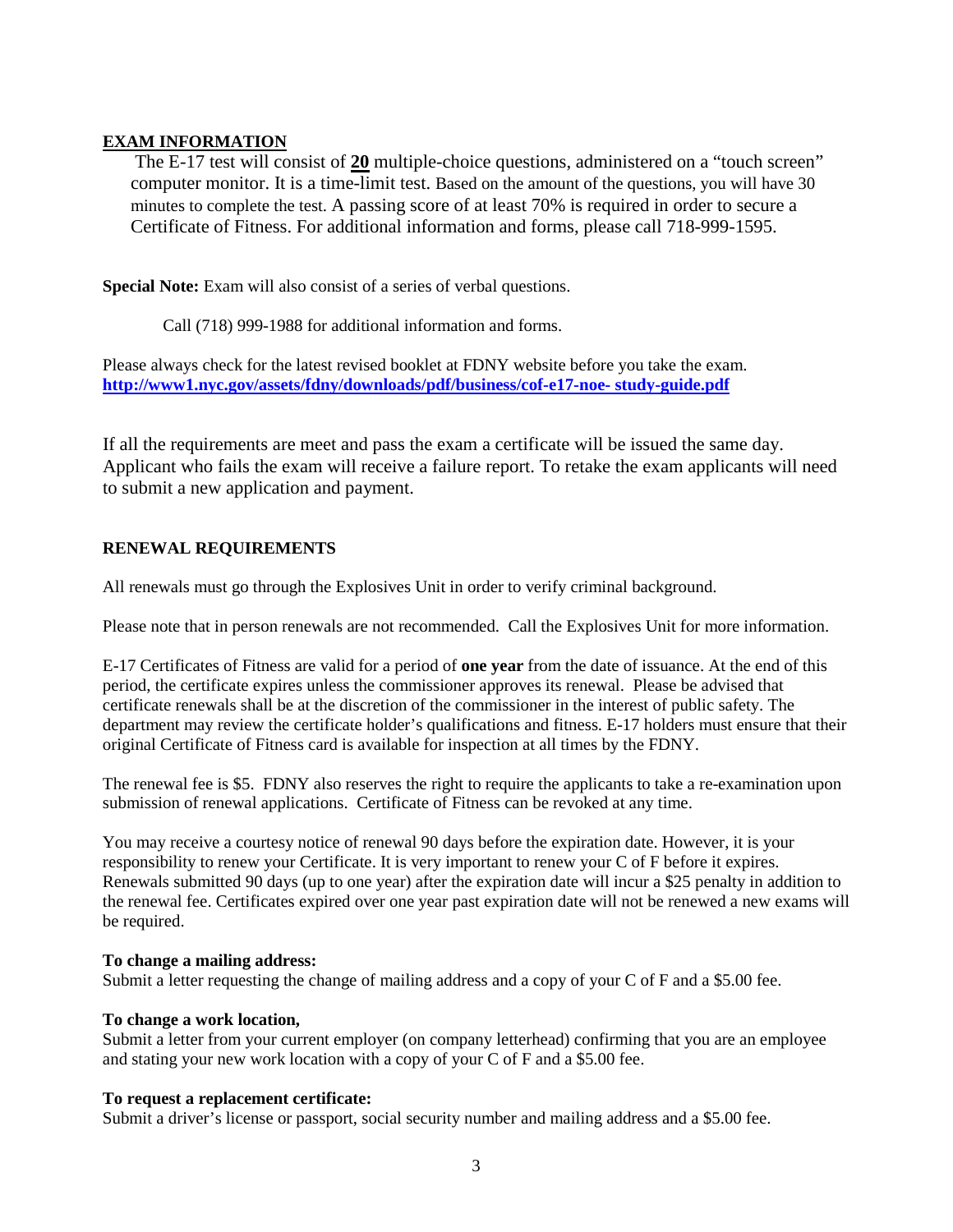The certificate can be renewed On-line or Mail.

## • **Renewal online**

If you are an individual, make sure you have your 12 digit Certificate of Fitness Access ID. This can be found on your Renewal Notice. If you do not have your Renewal Notice, your Access ID is your 8 digit Certificate of Fitness number and the last four digits of your social security number. If you are submitting renewals on behalf of a company's employees, the company must be approved by FDNY and have an 8 digit Company Code. To request approval, email [pubrenew@fdny.nyc.gov.](mailto:pubrenew@fdny.nyc.gov)

Renewal fee can be paid by one of the following methods:

- Credit card (American Express, Discover, MasterCard, or Visa)
- Debit card (MasterCard or Visa)
- E-check

If all the requirements are met, the certificate of fitness will be mailed out within 10 days.

For online renewal go to: **<https://a836-citypay.nyc.gov/citypay/FDNYCOF>**

#### • **Renewal by mail**

Mail your Renewal Notice (or if you did not receive a Renewal Notice, a copy of your certificate), along with your fee payment, Personal or company check or money order (made payable to the New York City Fire Department)

## **NYC Fire Department (FDNY)**

Cashier's Unit 9 MetroTech Center, 1st Floor Brooklyn, NY 11201

If all the requirements are met, the certificate of fitness will be mailed out within four to six weeks.

# **FDNY Explosives Unit reserves the right to require applicants to take a re-examination upon submission of renewal applications.**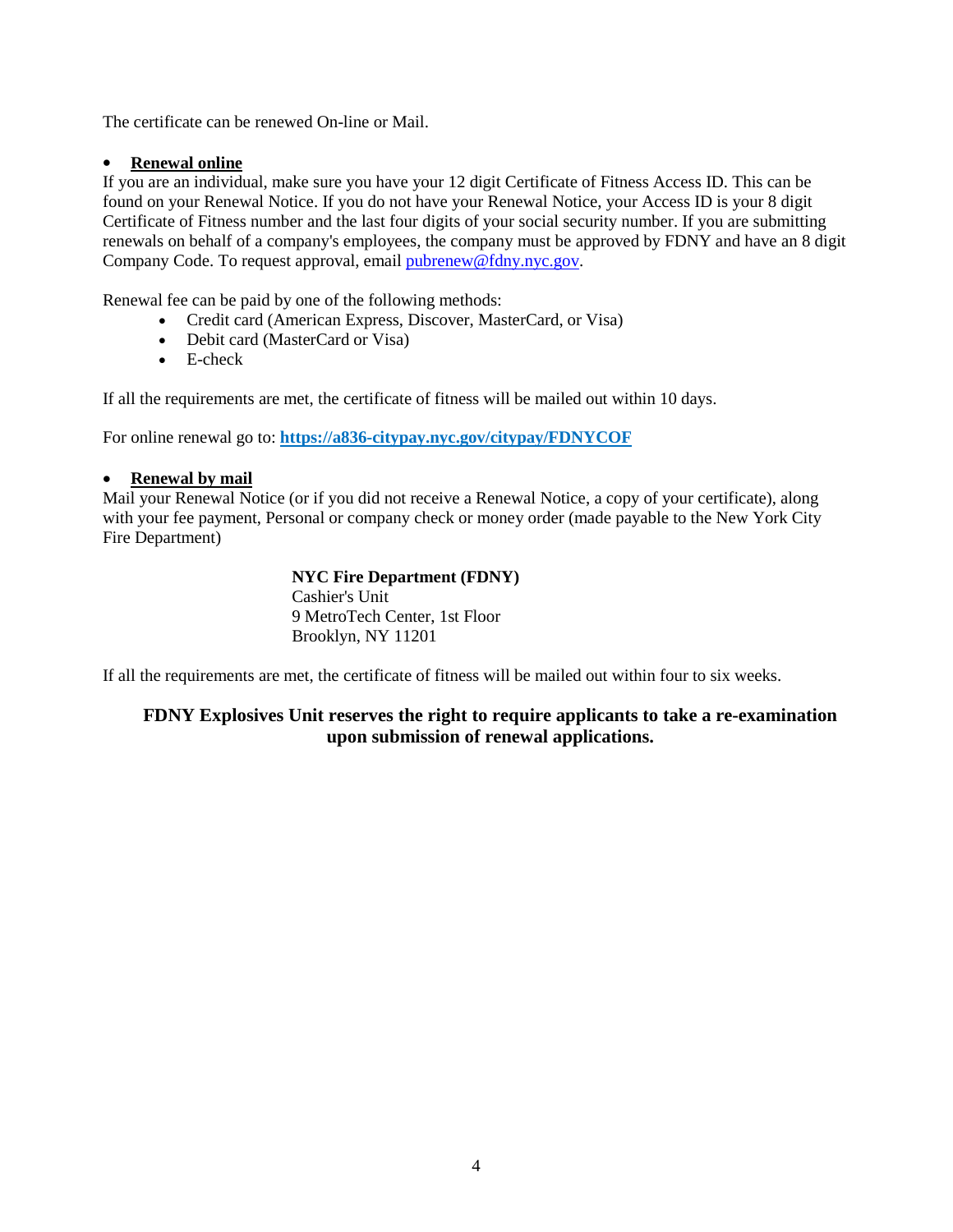#### **EXAM SITE: FDNY Headquarters,** 9 MetroTech Center, Brooklyn, NY. Enter through the **Flatbush Avenue entrance (between Myrtle Avenue and Tech Place)**.

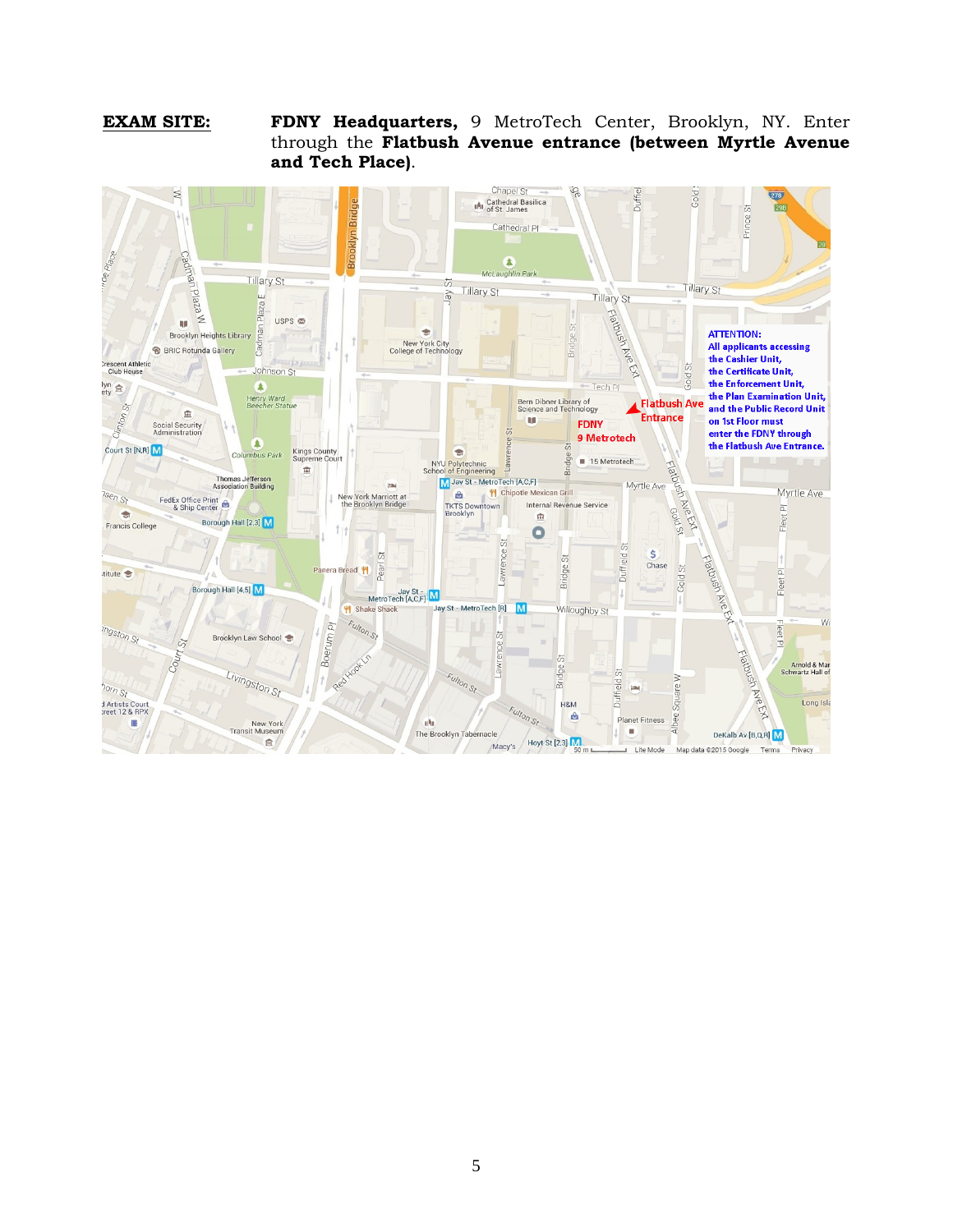This study material will help you prepare for the written examination for the Certificates of Fitness for Explosives Loader (E-17). This study material includes information taken from the Fire Prevention Code, Rules of the City of New York and the Blaster's Guidelines. The study material does not contain all of the information you need to know in order to work safely when storing, handling, or using explosives. It is your responsibility to become familiar with all applicable rules and regulations of the City of New York, even if they are not covered in this material.

You must pass a multiple choice test to qualify for the Certificate of Fitness. A passing score of 70% is required in the multiple choice test. All questions on the multiple choice test have four alternative answers. Only one answer is correct for each question. If you do not answer a question your answer will be scored as incorrect. Read each question carefully before marking your answer. You can always come back to "**REVIEW**" your answers. There is no penalty for guessing on the multiple choice test.

# **Sample Questions**

## **1. All explosives and blasting caps must be stored in:**

- (A) the blaster's truck.
- (B) a magazine.
- (C) the site supervisor's shed.
- (D) underground vaults.

The correct answer is "**B**". You would tap alternative "**B**" on your answer computer screen.

# **2. The word "EXPLOSIVES" painted on the rear of a truck carrying explosives must be painted in which color?**

- (A) Black.
- (B) Red.
- (C) Green.
- (D) White.

The correct answer is "**D**". You would tap alternative "**D**" on your answer computer screen.

# **STORAGE, HANDLING AND USE OF EXPLOSIVES**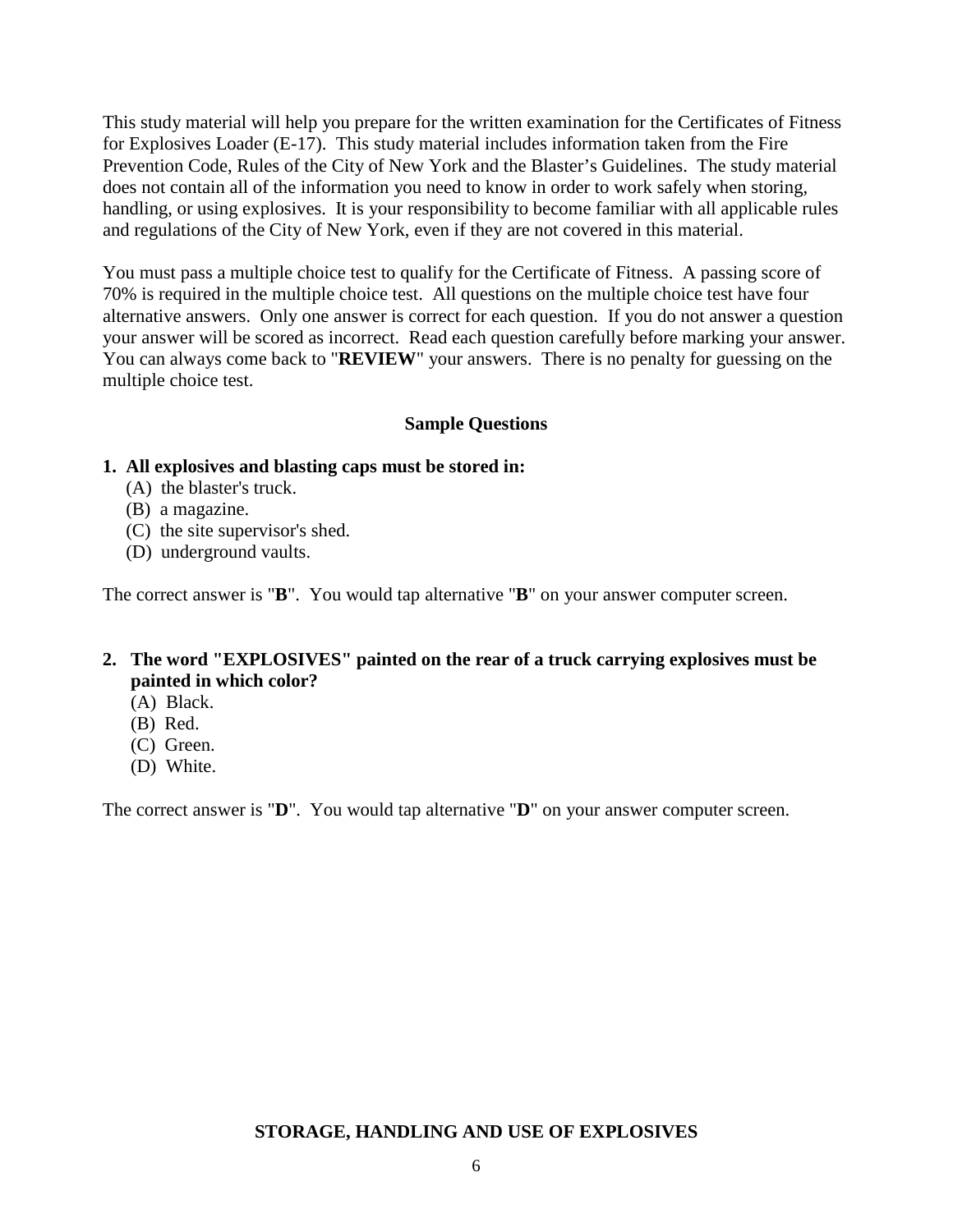The key to preventing blasting accidents is to follow proper blasting procedures. Safe blasting practices must be followed at all times, from the moment explosives are delivered to the magazine to the inspection made after the last blast.

There are several kinds of persons who work with explosives. Each one should know and understand what they are permitted to do. A person working with explosives should never attempt something that they have not been trained to do. Every person who works with explosives in N.Y.C. must have an F.D.N.Y. Certificate of Fitness ( license ). Following is a list of explosives Certificates of Fitness. A person may only perform work with explosives that their level of license allows.

**The Blaster** is the most highly qualified person at the blasting site, having total responsibility for the use of explosives, record keeping and safety of both workers and the public. The Blaster lays out all shots, supervises explosives loading and setting off the shots. Only the Blaster may give permission to fire a blast.

**The Powder Carrier** is essentially an apprentice Blaster, assisting the Blaster with loading: ( preparing primer cartridges and charges, wiring / hookup, setting off the shots ) and paperwork, such as recording quantities of explosives used and shot times.

**Explosives loaders** help the Blaster and Powder Carrier in transporting explosives to and from the magazines and handling explosives during loading operations.

**The Magazine Keeper** accepts delivery of explosives at the work site and keeps records as they are received and returned to the magazines or the vendor. The Magazine Keeper is responsible for the safe keeping of explosives in the magazines. They are not permitted to do any other work with explosives.

**Explosives Handlers** are the drivers of the trucks used to deliver explosives to the blast site. Explosives handlers are responsible for the safe transport and handling of explosive materials and record keeping pertaining to pick-ups and deliveries. They are not permitted to do any other work with explosives.

#### **Storage**

All explosives must be stored in magazines specially made for that purpose. A magazine must be approved and have a permit to store explosives. Magazines must be under the direct supervision of a magazine keeper holding a Certificate of Fitness. Magazines must be kept locked when explosives or blasting caps are inside. Only the Blaster, Powder Carrier and Magazine Keeper may have keys to the Magazines.

The New York City Fire Dept. requires that accurate records of all explosives taken from , used and returned to the magazines must be kept. These records are kept inside the magazine and must be surrendered to a duly authorized Fire Dept. representative. Both the inside of the magazines and the area surrounding them for 25 feet must be kept clean. Dead Grass, Shrubbery, empty cartons and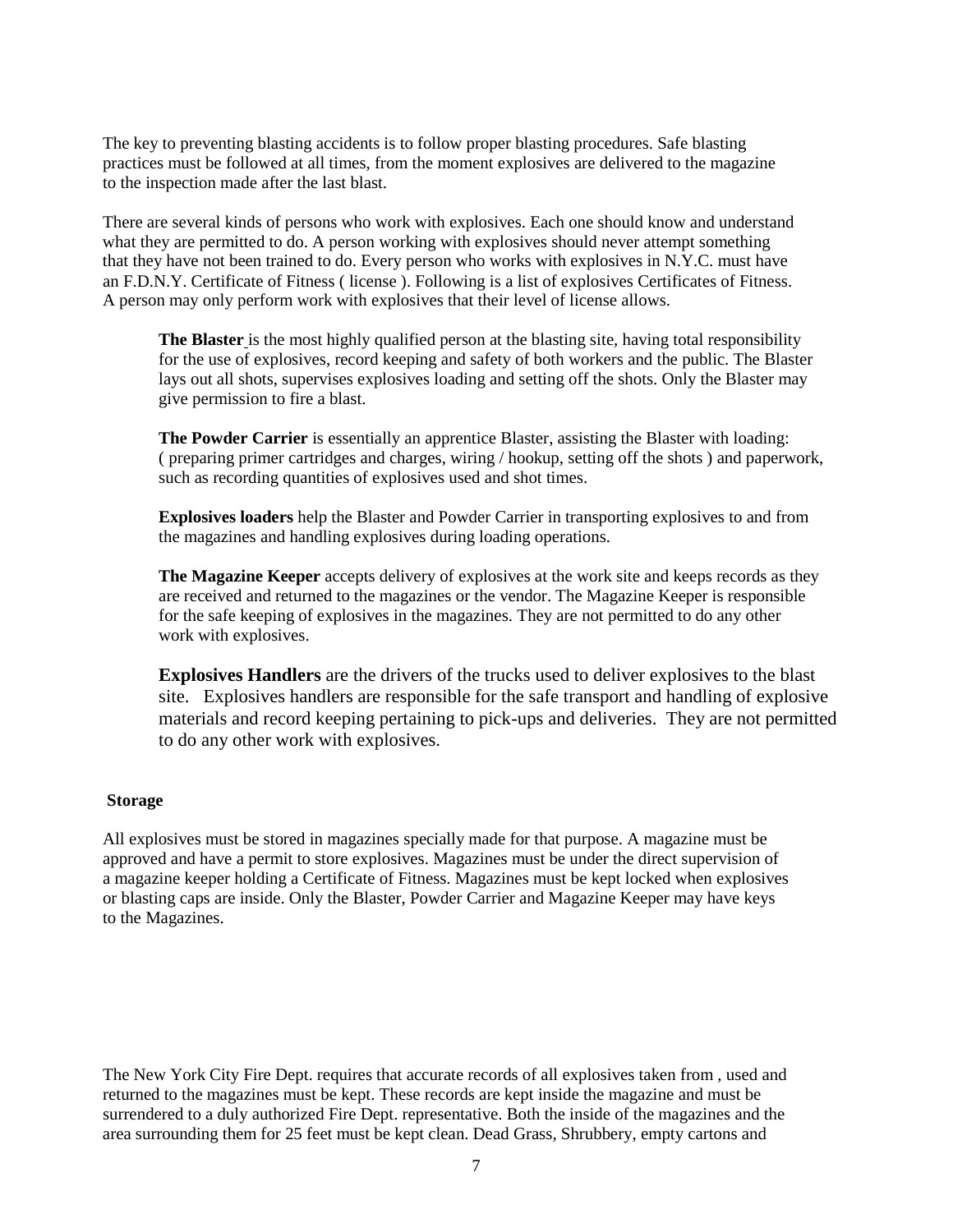other combustible materials pose a dangerous fire hazard. Smoking, open flames, matches, lighters etc., are prohibited inside or within 100 feet of a storage magazine. Persons should not be permitted to loiter in the area of the magazines.

Only the amount of explosives estimated for use in the next blast being loaded should be removed from the magazines. Any explosives that are not used for the blast must be returned to the magazines as soon as possible. Explosives taken out or returned, should be carried in their original containers or special carrying boxes constructed of wood with rope hinged covers.

#### **Blasting Procedures**

Explosives at a work site must be under the constant supervision of a Certificate of Fitness holder at all times. Explosives are never to be left unattended at any time. Due to the obvious hazards of explosives, no smoking is permitted under any circumstances whenever handling or working with explosives. There are no exceptions.

When loading explosives, a New York City Fire Department certified Blaster must be present. On a blasting job, the Blaster has total responsibility for safety, ensuring that the powder crew perform only those duties for which they are licensed and that they follow safe procedures at all times. Only authorized persons needed to perform the loading operation should be allowed at the blast site. No part of a loaders body should be placed over the borehole while loading, to prevent injury in the event of a premature detonation.

All Detonators ( Caps ) are sensitive and should be protected from accidental initiation by heat or impact. Electric caps are also sensitive to stray electricity from radios, cellphones, high voltage power lines, subway electrified rails and electrical storms. When an electrical storm approaches, blasting operations should be suspended and not begin again until the storm has completely left the area. On an electric blasting cap, the shunt covering the bare wires must be left on until hookup. The shunt acts as a safety device preventing electric current from detonating the cap.

To make a primer ( a cartridge containing the blasting cap ), a hole must be punched that is deeper than the length of the cap when inserted into the cartridge. The primer sets off the rest of the cartridges in the borehole. Primers are made up on an as needed basis. Do not make up primers before loading operations begin due to safety reasons. The primer is generally loaded into the hole first, followed by the other sticks of powder. Never tamp the primer with the loading pole.

The other sticks of powder should be tamped only with a wooden or plastic loading pole. They should be pressed or set into place only with a steady even pressure. Stemming material is then placed in the hole to confine the charges. Stemming material should be relatively clean and free flowing. Large rocks or any combustible materials should not be used for stemming. Sand, crushed stone and tamping bags are usually used. When loading has been finished, all excess explosives must be removed from the blast area and returned to the magazines before hooking up the shot The wiring / tying in of the shot should be under the control of the Blaster. Only those persons required to complete the tying in of the holes and shot should remain in the blasting area.

Before a blast, the Blaster should position workers with red flags at every approach to the blast site to warn people and keep unauthorized persons away. They may also halt traffic and pedestrians (walkers) close to the job site if it is done in an urban area.

A shot should be fired as soon as possible after loading is completed. An audible whistle warning signal must be given before each shot is fired. The following signals are used.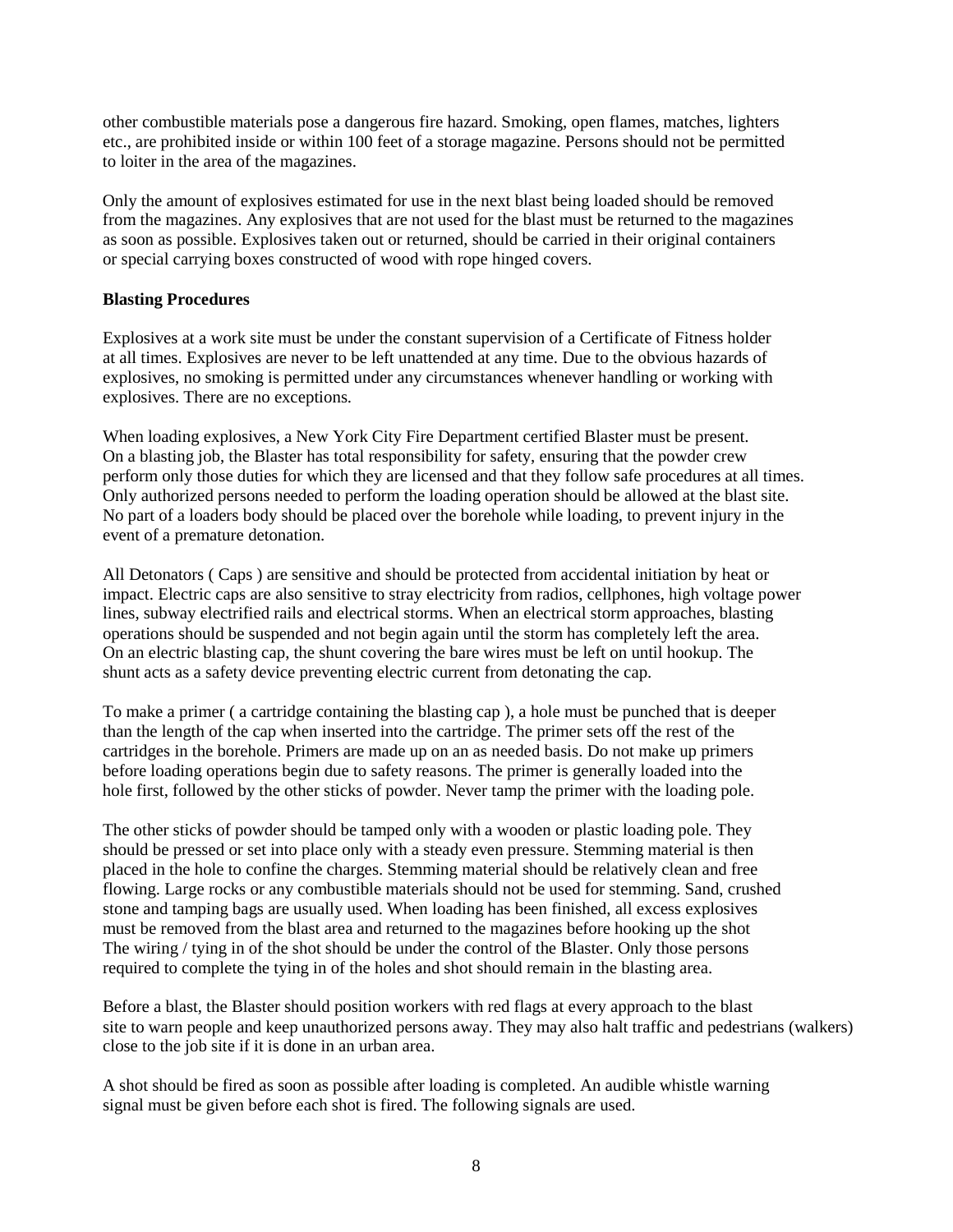| One Long whistle     | Preparing to blast |
|----------------------|--------------------|
| Two Short whistles   | Ready to blast     |
| Three Short whistles | All clear          |
|                      |                    |

The whistle warning system should be familiar to all personnel working in or near the blasting area. The warning system should be posted where it can be easily seen. Signs reading **"DANGER - Blasting Area -No Radio Transmitting**" should also be posted in the area surrounding the job site.

After a blast, workers should not return to the work area until all smoke, fumes and dust have cleared. In tunnel and subway work, the waiting time is sometimes referred to as " smoke time ". The amount of time allowed is usually 20 minutes. This allows the air to safely clear.

Upon returning to the blasting area, special attention should be given to any evidence of misfires, unexploded or burning explosive materials. If any of these situations are observed, all personnel should stay out of the area until it is safe to return as determined by the Blaster. A misfire is the failure of an explosive charge to detonate at the proper time. By following proper procedures and practices, misfires can be prevented in the first place. Any suspected unfired explosives or detonators should be treated as if they were live explosives. A misfired hole may be re-shot by placing a new primer in and re-firing. If necessary, extraction of explosives from boreholes should be left to members of the powder crew who are familiar with these operations Under no circumstances would you ever drill into a previously fired hole.

Unless the jobsite has overnight explosives storage, any explosives not used during the day must be returned to the vendor. If any unused explosives cannot be returned at the end of the day, the F.D.N.Y. Explosives Unit must be notified.

#### **Tunnel or subway work**

Caps and powder should never be transported together on a shaft cage. They should be separated for safety reasons. It is required for loaders to make two separate trips.

Proper preparation before loading is necessary. Holes, which were previously blasted, must be thoroughly washed out to remove any left over explosives. Under no circumstances would you ever drill into a previously fired hole. Only a specially approved type of loading light is permitted to be used when loading the tunnel face. Electric lights may detonate electric caps prematurely and are prohibited.

After a heading has been loaded, any unused explosives should be returned immediately to the main magazine. The Blaster is the last person to leave the job after the loading is completed and the shot is hooked up. Only the Blaster is permitted to fire the blast. On open cuts, the Blaster may direct an assistant to fire the blast. The blast should be fired only after all preparations have been made and safety precautions taken.

## **FIRE EXTINGUISHERS**

The user of explosives must be familiar with the different types of fire extinguishers that are present. The user must know how to operate the extinguishers in a safe and efficient manner. He/she must know the difference between the various types of extinguishers and when they should be used. The three classes of fires and the right kind of extinguishers are described below.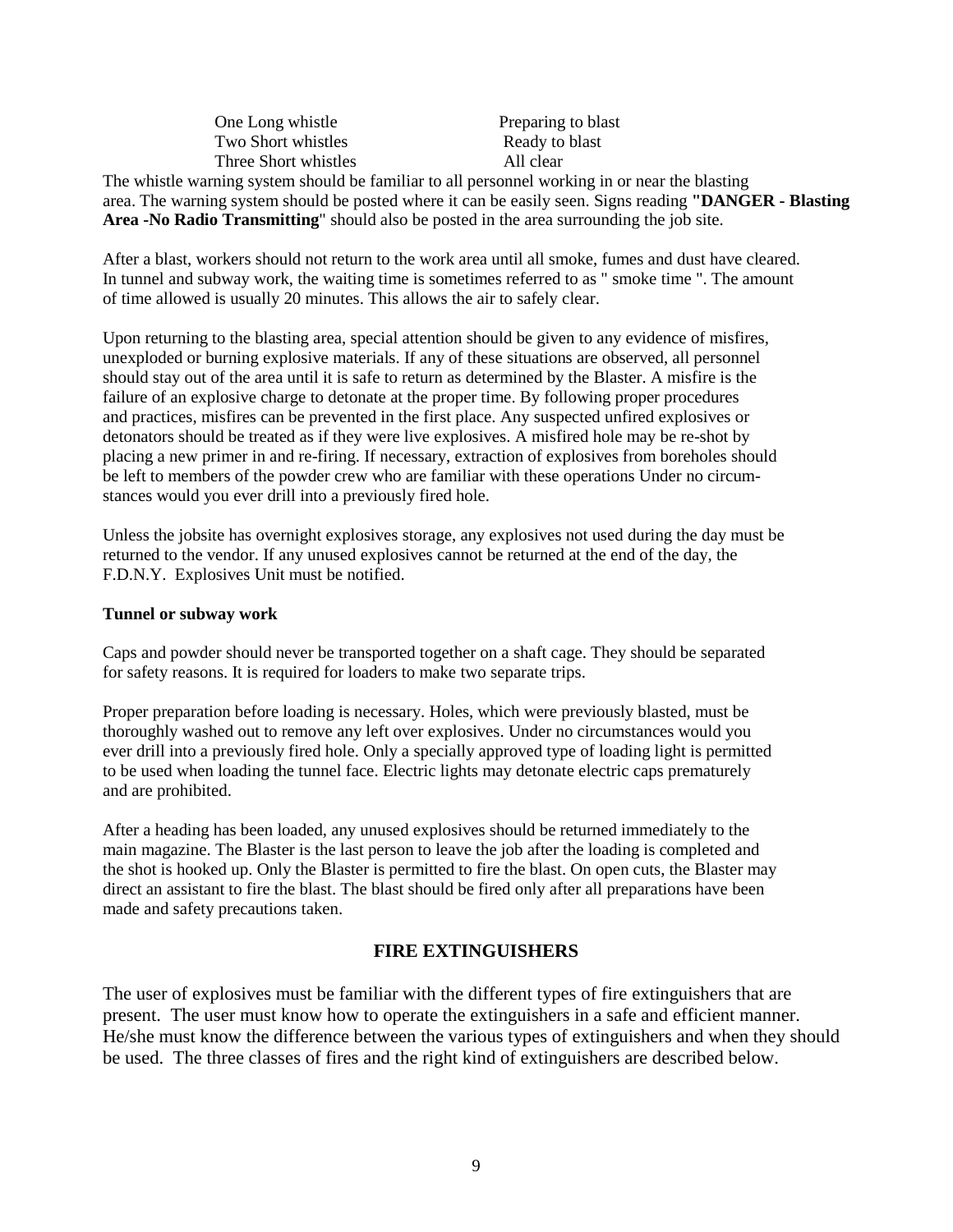**Class A** fires occur when ordinary combustible materials are ignited. For example, wood and paper fires are classified as class A fires. Water type extinguishers should be used to extinguish these fires. The water type extinguishers cool the fire while quenching the flame.

**Class B** fires occur when flammable liquids or greases are ignited. These fires must extinguished by smothering the flame. The flame may be smothered using CO2, dry chemical or foam extinguishers. Water type extinguishers are not effective for class B fires.

**Class C** fires occur when electrical equipment catches fire. These fires must be fought with fire extinguishers that do not conduct electricity. CO2 and dry chemical extinguishers must be used to extinguish electrical fires. Foam and water type extinguishers must not be used to extinguish electrical fires.

Examples of Water type, CO2 and Dry Chemical extinguishers are shown on the next page.



**Typical Fire Extinguishers**

Symbols may also be painted on the extinguisher. The symbols indicate what kind of fires the extinguishers may be used on. Examples of these symbols are shown below.



**Typical Symbols Painted on Fire Extinguishers**